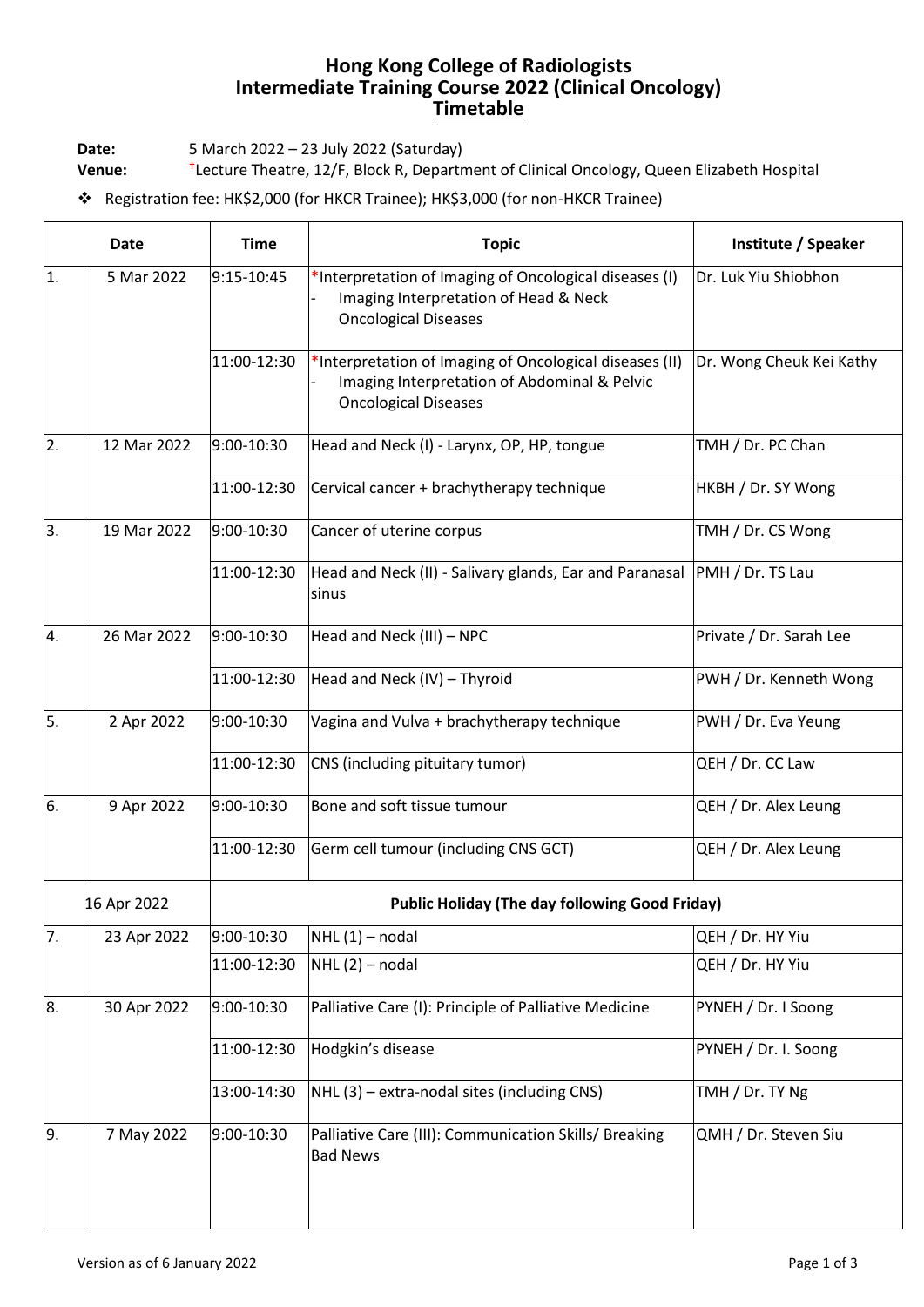## **Hong Kong College of Radiologists Intermediate Training Course 2022 (Clinical Oncology) Timetable**

|     | <b>Date</b> | <b>Time</b>             | <b>Topic</b>                                                                                                             | Institute / Speaker        |
|-----|-------------|-------------------------|--------------------------------------------------------------------------------------------------------------------------|----------------------------|
|     | 7 May 2022  | 11:00-12:30             | Skin cancer (including melanoma and Superficial XR<br>technique) and ocular disease (including Grave's<br>opthalmopathy) | QMH / Dr. KK Yuen          |
| 10. | 14 May 2022 | 9:00-10:30              | <b>Early Breast Cancer</b>                                                                                               | PWH / Dr. MT Soo           |
|     |             | 11:00-12:30             | Advanced Breast Cancer                                                                                                   | PMH / Dr. Carol Kwok       |
| 11. | 21 May 2022 | 9:00-10:30              | Kidney and bladder                                                                                                       | PYNEH / Dr. Philip Wu      |
|     |             | 11:00-12:30             | Prostate / CA penis                                                                                                      | PWH / Dr. Daisy Lam        |
| 12. | 28 May 2022 | 9:00-10:30              | Ovary, fallopian tube & peritoneal cancer                                                                                | QEH / Dr. NY Yeung         |
|     |             | 11:00-12:30             | Lung - SCLC and Early stage NSCLC                                                                                        | PYNEH / Dr. Michael TY Kam |
| 13. | 4 Jun 2022  | 9:00-10:30              | Lung - Advanced stage NSCLC                                                                                              | UCH / Dr. CK Kwan          |
|     |             | 11:00-12:30             | Paediatric Tumour                                                                                                        | QMH / Prof. Dora Kwong     |
| 14. | 11 Jun 2022 | 9:00-10:30              | Colon, Rectum and Anus (I)                                                                                               | QMH / Dr. CL Chiang        |
|     |             | 11:00-12:30             | Colon, Rectum and Anus (II)                                                                                              | QMH / Dr. CL Chiang        |
| 15. | 18 Jun 2022 | 9:00-10:30              | Palliative Care (II): Oncological emergencies and<br>symptom management                                                  | TMH / Dr. WY Tin           |
|     |             | 11:00-12:30             | Esophagus & Stomach                                                                                                      | QMH / Dr. KO Lam           |
| 16. | 25 Jun 2022 | <sup>+</sup> 9:00-10:30 | Pathology (1)                                                                                                            | QEH / Dr. John Chan        |
|     |             |                         | $t$ 11:00-12:30 Pathology (2)                                                                                            | QEH / Dr. John Chan        |
| 17. | 2 Jul 2022  | 9:00-10:30              | Liver, pancreas and biliary tract                                                                                        | TMH / Dr. SY Yeung         |
|     |             | 11:00-12:30             | Plasma cell malignancies                                                                                                 | QEH / Dr. HC Cheng         |
| 18. | 9 Jul 2022  | 9:00-10:30              | Radiotherapy planning (1): New advancement in<br>planning system                                                         | QEH / Dr. Francis Lee      |